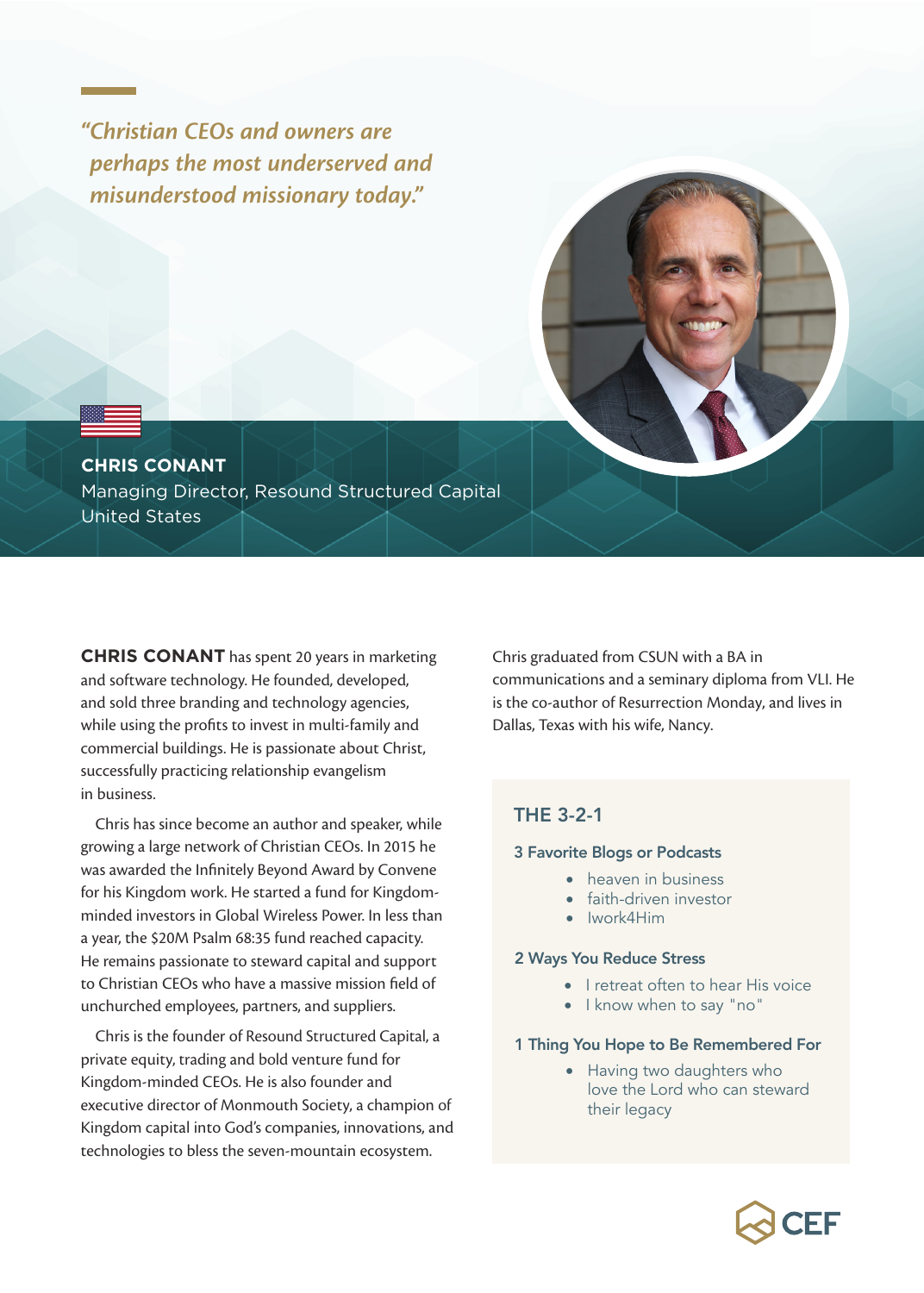## **THE CHRISTIAN CEO IS THE MOST UNDERSERVED MISSIONARY TODAY**

### **BY CHRIS CONANT**

It was June of 2017. I was at a Christian business conference when a pastor got up on stage and repented on behalf of the church-at-large. The apology was to God and all the Kingdom-minded CEOs and business owners in the room. The offense was: "treating business leaders like a second-class citizen, like you have one foot in the world and one foot in the church; for downplaying your assignment in the Kingdom; for not sharing you with others; and thinking that you are the source of our financial provision for ministry."

He had the right words. And the offense depicted the treatment of a misunderstood Kingdom-minded CEO, owner, or managing director.

CEOs/owners are leaders with many talents. Much like Bezalel of Exodus 35—36, the Holy Spirit fills CEOs with wisdom, understanding, and knowledge. God made them multi-skilled to know how to carry out the work He commands.

As a former owner/CEO for 22 years and now Manager of Resound Structured Capital, I understand the life, challenges, and assignment of a Kingdomminded owner. About seven years ago the Lord revealed to me why we need to link Kingdom-minded investments to Christian leaders of companies.

When Monmouth Society compared segments of the US population to Pew Research Center's data indicating how many church-attending Christians there are in the US,<sup>1</sup> and then applied that metric against Gallup data on the number of small businesses in the country,<sup>234</sup> we identified there are approximately 459,000 Christian CEOs/owners/managing directors of companies in the USA with 10 or more employees.

 Let me ask the reader: How many private investments do you have in these Kingdom-minded CEOs? If the answer is zero, you're not alone. There are currently very few private equity companies taking capital from investors who were *only* Kingdom-minded for the purposes of supporting Christian CEOs and their companies. Second, the infrastructure in the Christian business sector (and crowd-funding) is still maturing for incubating mass deal flow from God-honoring companies, plus the due diligence is complex. Third, we noticed universally that the Christian community frets about the direction of America, yet their behavior shows they invest in secular companies that support values *in opposition* to theirs just so the Christians can sustain provision for their family. That sentence just saddens me to write.

If a young Jewish entrepreneur today starts a business, the elders in the temple are likely to come around him and invest, and they very well could become his or her board of advisors. The Mormons do this well. Even the Muslims have a \$1B Sharia fund. But where are the Christ-follower investors and why have we not taken care of our own or our culture?

To answer this question we must examine a strong argument as to *why* we should invest in a Kingdomminded CEO.

The Monmouth Society compared the population of unbelievers *in the workforce* versus *in the church* on an average week. Approximately 98 million un-churched Americans are in the workplace for 30+ hours a week, versus an estimated 7 million in church for a 30+ minute service on a Sunday<sup>3</sup>. (See figure 1.) The results should compel us into this mission field.

<sup>4</sup> https://news.gallup.com/poll/224642/2017-update-americans-religion.aspx.



<sup>1</sup> pewforum.org/religious-landscape-study/attendance-at-religious-services/ (Est. 5.7% of "2").

<sup>2</sup> https://tradingeconomics.com/united-states/employed-persons.

<sup>3</sup> https://en.wikipedia.org/wiki/Church\_attendance.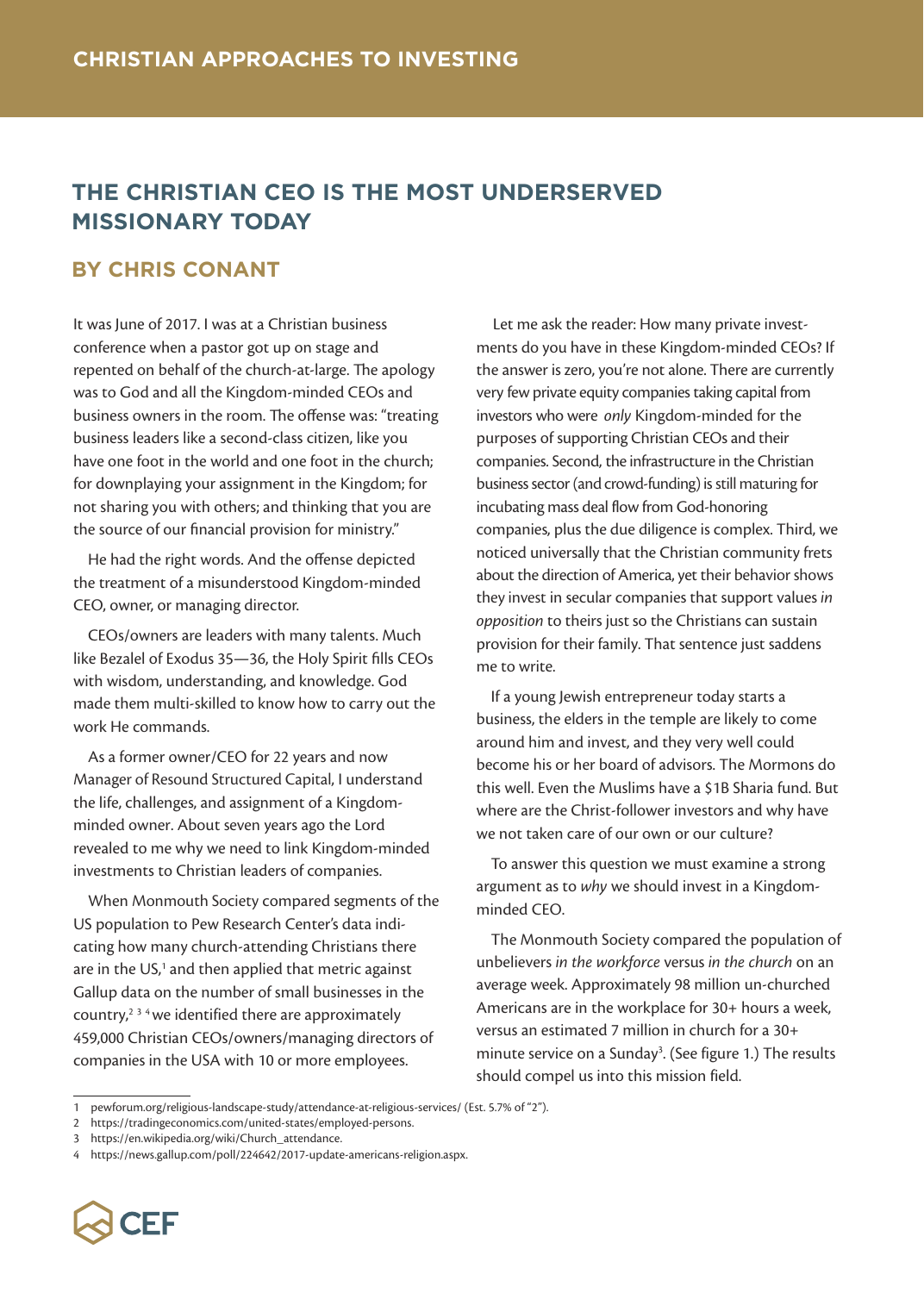Figure 1

# **Employees are a Massive Mission Field Focus** for a Christian CEO/Owner



In the workplace, Kingdom-minded CEO/Owners get 2,940 million hours per week of "unbeliever mindshare" versus a pastor who would get about 3.5 million hours per week of "unbeliever mindshare." At large, CEOs/ Owners get 840 times more influence!

Imagine the shift inside corporate culture when Christian CEOs/owners are *supported* to steward their influence for Christ! Non-believers would speak highly of the amazing workplaces and their value on people. Customer satisfaction would shoot through the roof. Profit would follow. The Holy Spirit would be present in the organization: physical healings, answered prayer, marriages restored, and more. The gospel would be getting preached, and His kingdom would advance while He gets the glory!

These statistics made us realize that **Christian CEOs and owners are perhaps the most underserved and misunderstood missionary today.** As I recall Billy Graham's words, "the next great revival will be in the marketplace," Kingdom-minded investors cannot solely expect financial ROI without understanding the value of very tangible outcomes from eternal ROI, when we support *our own* (like 1 Timothy 5:8, Galatians 6:10).

Many investors are or have been CEOs or owners, so we, myself included, understand a Kingdom-minded CEO/Owner has to function in the role of both king and priest; balancing work and home, while always being "on" for crises, relationships, sales, vision, spiritual leadership, and the like. It can be lonely, exhausting, and isolating, sometimes unto sin.

### **Intercession, Peer Advisory, and Capital**

These are the three investments CEOs have expressed *they* need in order to build godly cultures and fulfill their assignment.

"Intercession" is about standing with the CEO to fellowship closely with God, but we use the word "intercession" to also encapsulate all chaplain efforts, journaling prayer, prophecy, and ministry to the CEOs (and their companies and families). Prayer gives us access to God, and we want the CEOs to experience Him daily.

"Peer advisory" means flourishing in a Christian CEO group and receiving counsel from peers because it is lonely at the top, and sometimes non-CEOs, including

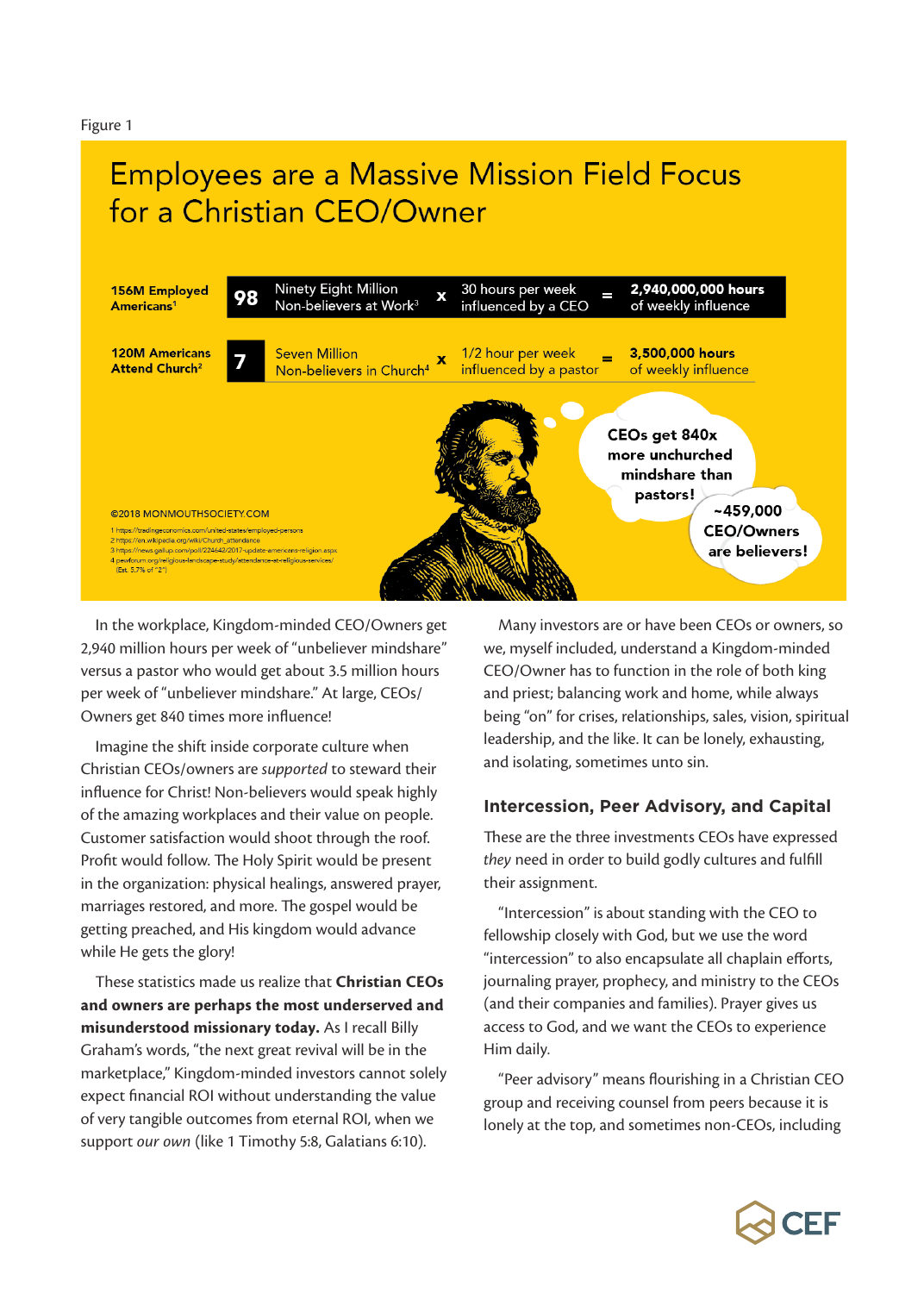a senior pastor, can't effectively counsel on business issues. Here, industry expertise is so critical to success.

"Capital" means being a financial resource to fund the vision, and using it to make critical hires, build inventory, and grow the Kingdom impact.

The investor benefits when an approved Kingdomminded CEO/Owner builds an organization that hosts the presence of the Holy Spirit and models God's love. Investors must invest in Kingdom-minded CEO/ owners/managing directors because they are our **agents or carriers** of ministry and evangelism. They lead the companies that steward the influence. In this regard, we are truly operating in a spiritual economy, **by letting our fruit grow on someone else's tree.**

This eternal ROI is a great success even without an IPO. Sometimes an aging Christian CEO may want to sell his company, but not to a secular private equity firm. Instead he could seek out a Kingdom-minded private equity firm to do a fair deal (that honors all), and assures the spiritual equity inside the culture is maintained first and foremost.

Speaking of going public, another challenge investors face is the allure of the "spirit of mammon." As the Word of God clearly states, we cannot serve both God and mammon (the love of money, greed, putting ourselves first, the spirit of relying on selfprovision instead of God).<sup>5</sup> And yet, sometimes we meet Christian investors who, within minutes of introduction, direct the conversation to what the financial returns are because "they are being good stewards." If they are truly stewards of God's money, then are they saying God wants financial returns first and foremost, at the expense of compassion, love, or salvation?

I wrote that rhetorical question only to provoke thought.

It's not wrong to ask about financial ROI, but the timing of the question and the focus on money seems to suggest that mammon motivates that person. I will admit, we can all be influenced by mammon to some degree because we participate in the world economy,

but, we are also a redeemed people, so it is important to recognize mammon and reject its influence.

If you're a Kingdom-minded investor, may I propose that you seek the Holy Spirit and ask which investments matter to Him and where He wants you to invest His money. The parable of Luke 19:12–25 clearly tells us of a master who leaves his wealth in the hands of a faithful steward who figures out how to multiply his master's money. The master was so pleased with the outcomes that he put the steward in charge of many cities. Why cities? Because if one can build a wealth ecosystem with someone else's money, then that impressive act deserves a reward worthy of leading cities. Here on earth, our Master will return one day and we will be held accountable for where, how, in whom, and possibly even why we invested His money.

I also acknowledge that investors *want to* invest in something that will make a financial ROI, so they feel connected to stewardship, and perpetuate giving to Kingdom work. Perhaps I can address financial ROI this way. The due diligence on a potential asset must be thorough and intelligent, management and company fully researched, investment committee advisors consulted, returns experienced should be excellent, and in most instances, above market; but all this excellence is not to our credit. It is trusting God, by obeying His leading—*that* is what qualifies us for Kingdom work. It's also what qualifies our CEOs and owners to perform well—spending time in prayer, His Word, listening to the Holy Spirit, and then doing what He says. Obeying His voice commands a blessing.<sup>6</sup>

Our SEC attorney will tell a fund manager, "You have a fiduciary responsibility to your investors." However, if you ask the team at Resound Structured Capital (including the investors) who the number one responsibility is directed to, they will say, "the Kingdom-minded CEO/Owner." When the focus is on hearing God in prayer, then Matthew 6:33 is at work ("Seek first the Kingdom of God and his righteousness, then all these things shall be added to you"). Plus, there are countless benefits and blessings fulfilled as we come into agreement with the promises of God.

<sup>6</sup> Deuteronomy 28:1-2 (NIV), "If you fully obey the Lord your God . . . All these blessings will come. . ."



<sup>5</sup> Luke 16:9-11 (NKJV), "You cannot serve God and mammon."